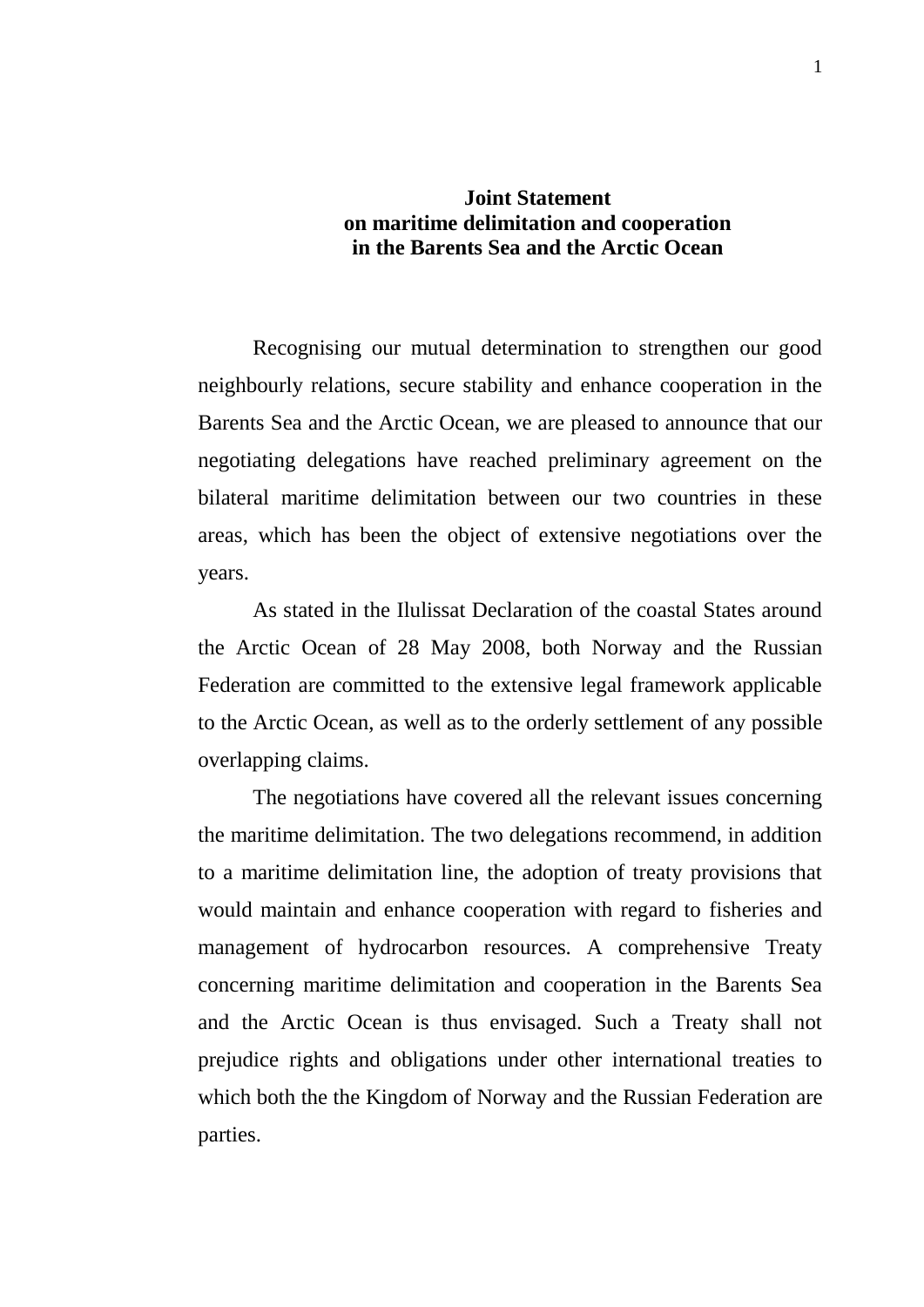The two delegations recommend a delimitation line on the basis of international law in order to achieve an equitable solution. In addition to the relevant factors identified in this regard in international law, including the effect of major disparities in respective coastal lengths, they have taken into account the progress achieved in the course of long-standing negotiations between the parties in order to reach agreement. They recommend a line that divides the overall disputed area in two parts of approximately the same size.

Bearing in mind the developments in the Arctic Ocean and the role of our two States in this region, they highlight the bilateral cooperation with regard to the determination of the outer limits of the continental shelf, in accordance with the United Nations Convention on the Law of the Sea.

In the field of fisheries, the two delegations underline the special economic importance of the living resources of the Barents Sea to Norway and the Russian Federation and to their coastal communities. The need to avoid any economic dislocation of coastal regions whose inhabitants have habitually fished in the area is stressed. Moreover, the traditional Norwegian and Russian fisheries in the Barents Sea are highlighted**.** They recall the primary interest and responsibility of Norway and the Russian Federation, as coastal States, for the conservation and rational management of the living resources of the Barents Sea and the Arctic Ocean, in accordance with international law. The conclusion of a Treaty on maritime delimitation and cooperation in the Barents Sea and the Arctic Ocean shall therefore not adversely affect the fishing opportunities of either State. To this end, provisions to the effect of continued close cooperation of the two States in the sphere of fisheries and preservation of relative stability of their fishing activities are recommended. The same applies to provisions